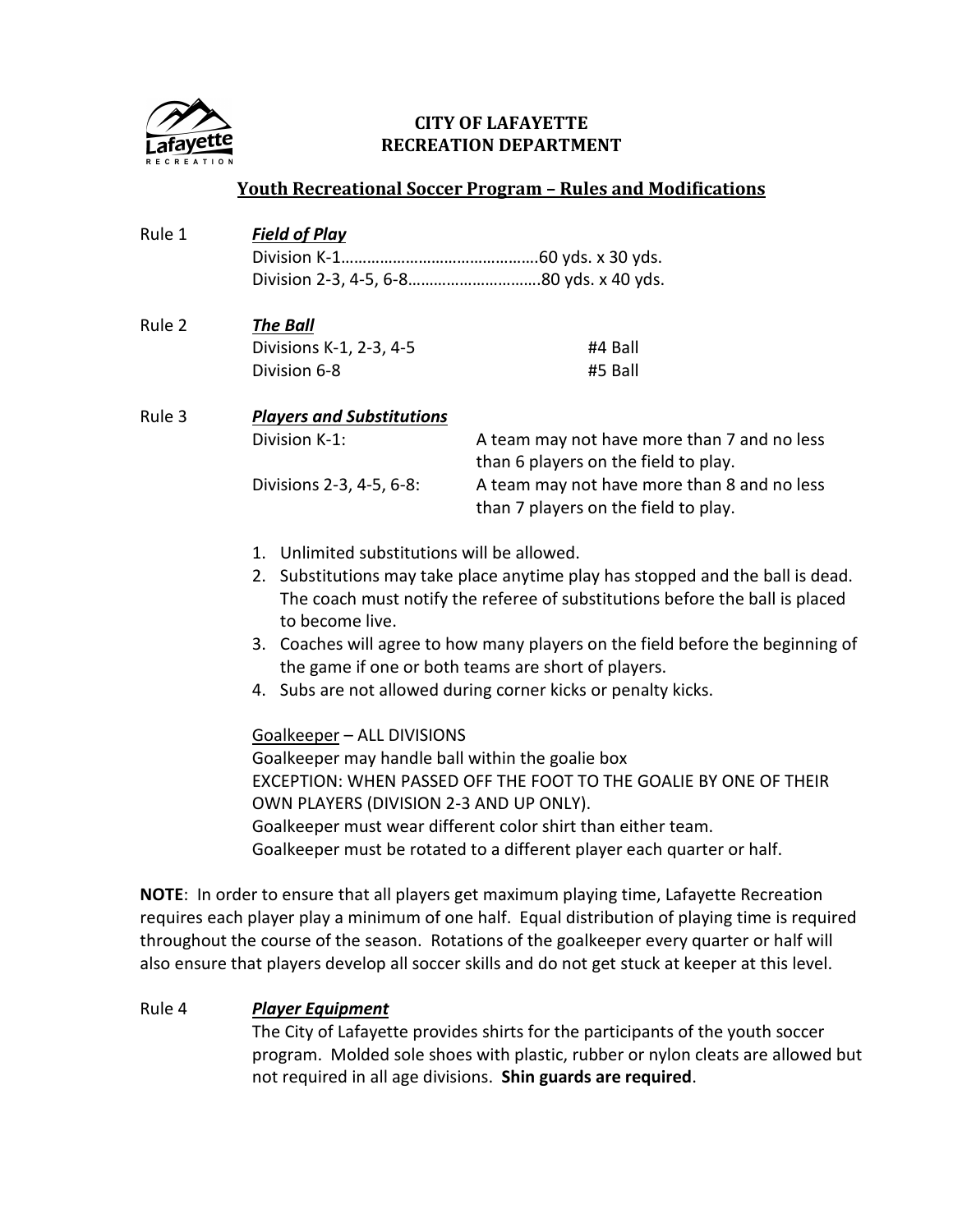### Rule 5 *The Referees*

Referees will be provided by the City of Lafayette. One or two referees with the same jurisdiction will administer the game.

### Rule 6 *Duration of the Game, Length of Periods*

Divisions K-1, 2-3: 10 minute quarters, 3 minutes between quarters. There will be a 5-minute break at halftime.

Divisions 4-5, 6-8: Two 25-minute halves with a 5 minute halftime break*.*

\*\*THE CLOCK STOPS ONLY DURING INJURIES.\*\*

### Rule 7 *The Start of Play*

Every quarter of play will begin with a kick-off. Teams will alternate kicking off at each quarter. After a goal is scored, the team being scored upon will put the ball back in play by kick-off. At the moment of the kick-off, players must be in their half of the field. Members of the team not kicking off must be outside the circle at the time of kick-off. The ball may be played by any player except the player kicking off. Once the ball is touched by a second player, any player may play the ball.

### Rule 8 *Putting Ball in Play*

Kick-off from mid-field as per FIFA. Corner kicks as per FIFA. If the ball is kicked over the goal line by the defensive team, the goalkeeper will put it back in play by kicking the ball from the goal.

# Rule 9 *Ball In and Out of Play*

The ball is out of play when it completely passes over the side or end line. The ball is in play until a referee sounds his/her whistle to stop play. When a referee sounds his/her whistle for a foul or ball out of bounds, a second whistle is not needed to bring the ball back into play.

A drop ball occurs when the ball is caused to go out of bounds by 2 opponents simultaneously, for any injury or unusual situation time-out where neither team has clear possession or simultaneous fouls by opposing teams. The drop ball will take place where the ball becomes dead. If the ball becomes dead and a team has clear possession, play will resume with an indirect free kick from the spot where the ball became dead by the team in possession.

#### Rule 10 *Scoring*

A goal is scored when the entire ball passes over the end line into the goal. A goal may be scored directly from:

- a. Direct free kick b a. Drop ball/Kick off
- b. Corner kick e. Penalty
- -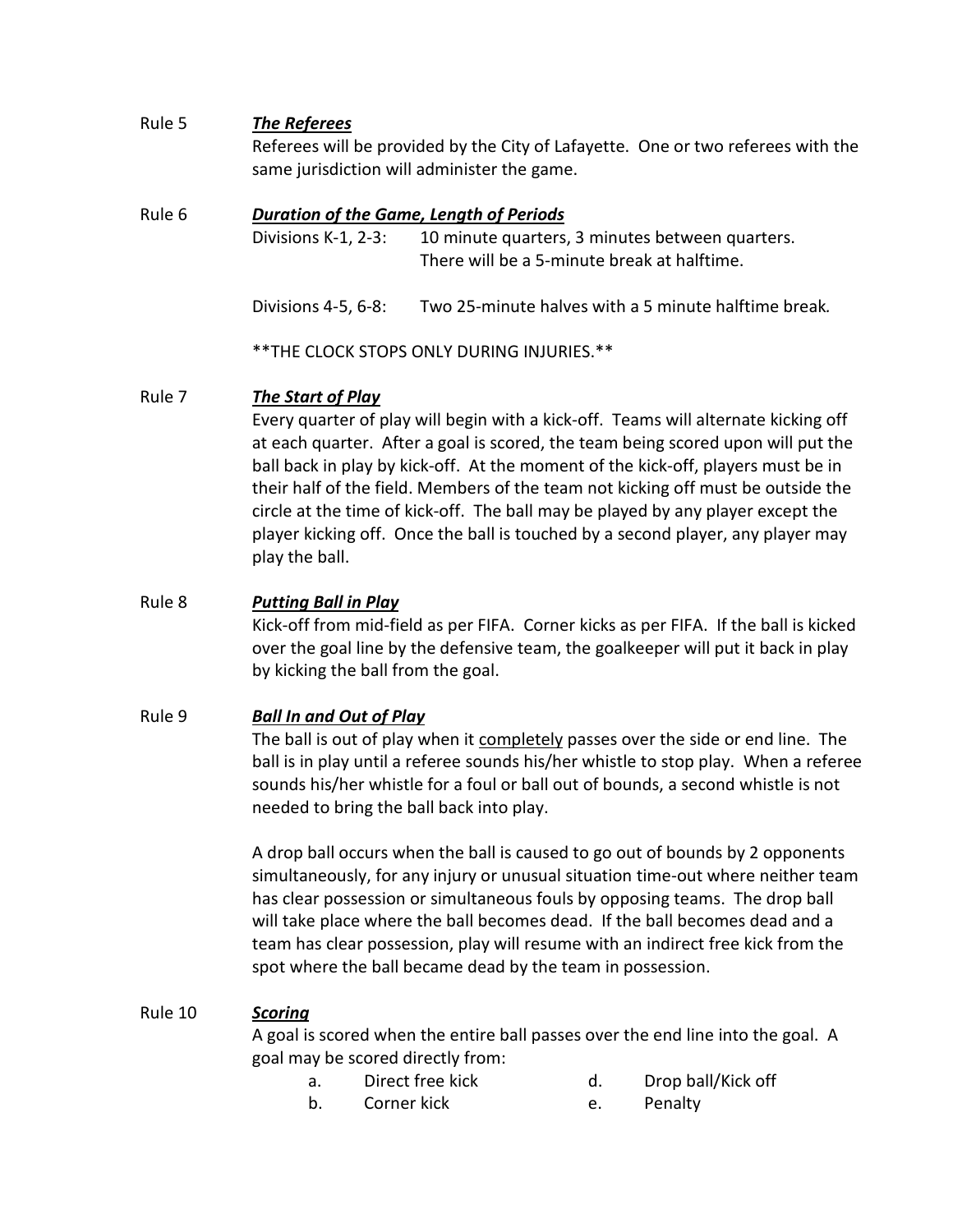A goal may not be scored directly from:

- a. Indirect free kick c. Throw-in
- 
- 
- b. Goal kick and the contract of the contract of the Goal kick into own goal

### Rule 11 *Offside*

The offside rule does not apply to the K-1 Division. A player is offside when nearer the opposition's goal line than 2 opposing players and the ball, when the ball is played. The offside rule is not in effect when:

- 1. that player is in his/her half of the field
- 2. the ball is received directly from a goal kick, corner kick, throw in or dropped ball
- 3. that player is not directly involved in the play. He/she must be gaining advantage or seeking to gain advantage at the time of play.

PENALTY: INDIRECT FREE KICK AT SPOT OF INFRACTION.

#### Rule 12 *Fouls and Misconduct*

Section 1- Kicking/Striking/Tripping/Jumping A player shall not attempt to kick, strike, jump at or trip another player. PENALTY: DIRECT FREE KICK

# **A slide tackle is an illegal play – STRICTLY ENFORCED!** PENALTY: DIRECT FREE KICK

Section 2- Handling: A player is penalized for handling when he/she intentionally plays the ball with his/her hands or arm (shoulder seam to fingertips). Girls may protect their chest, boys their groin, with their hands, providing there is no attempt to direct the ball with their hands. PENALTY: DIRECT FREE KICK

> Heading: A player is not allowed to intentionally play with their head in any division. PENALTY: INDIRECT FREE KICK

Section 3- Holding/Pushing: A player shall not hold, push, or impede an opponent with hands or arms extended from the body. A player shall not place a hand on an opponent in an effort to reach the ball.

PENALTY: DIRECT FREE KICK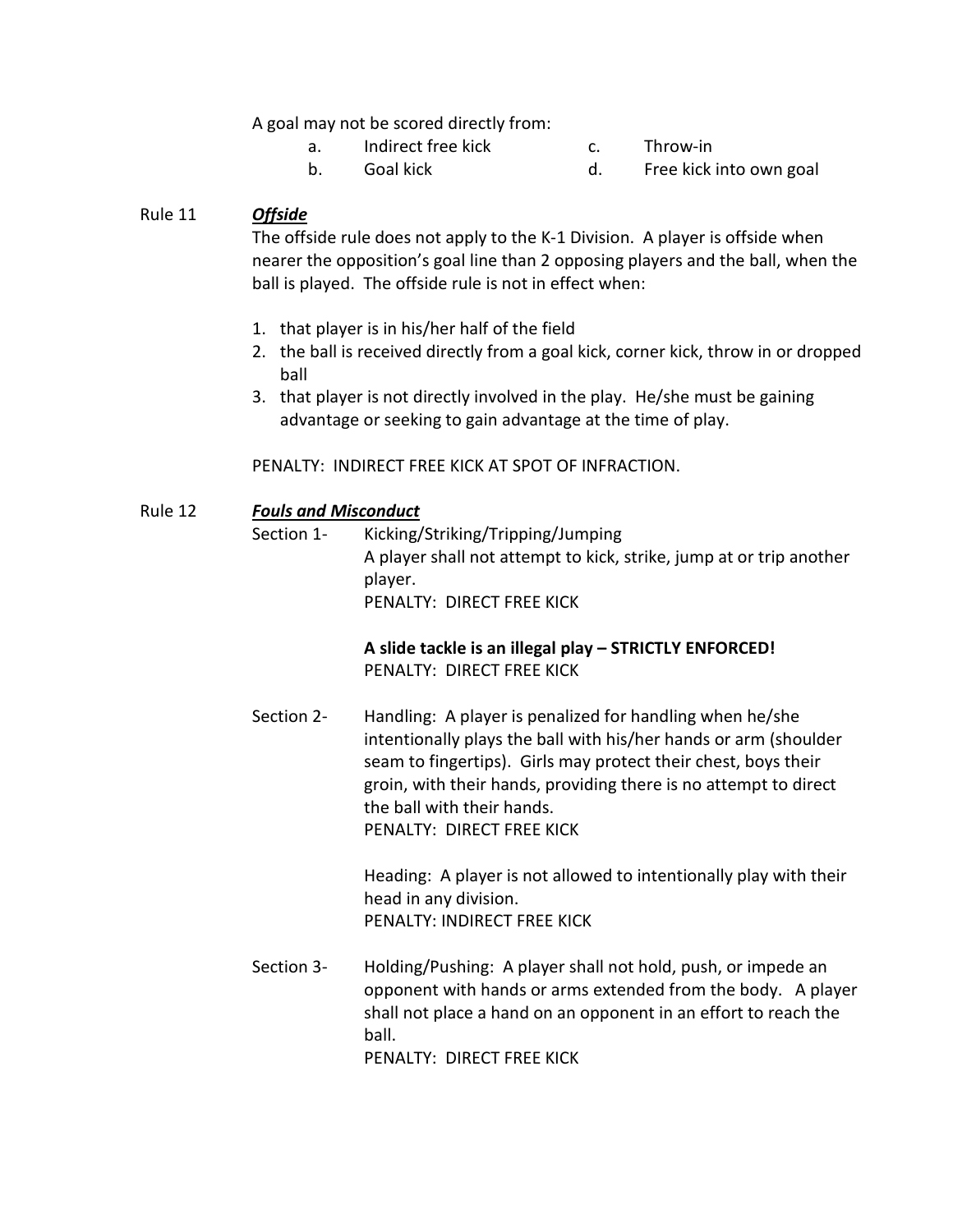Section 4- Charging: A fair charge is one in which players make non-violent shoulder to shoulder contact with an opponent, with arms and elbows close to their body, one foot on the ground, and the ball within playing distance.

> A player having one or both feet on the ground shall not charge into a player having no feet on the ground. A player shall not charge into the goal keeper in the penalty area. PENALTY: DIRECT FREE KICK

- Section 5- Obstruction: Obstruction is the intentional act of a player not in possession of the ball or not attempting to play the ball, of using the body as an obstacle between an opponent and the ball (much like setting a pick in basketball). PENALTY: INDIRECT FREE KICK
- Section 6- Dangerous Play: Dangerous play is an act a referee considers likely to cause injury to any player. A player may not continue to play the ball when that player is not on his feet; high kicking – low heading. PENALTY: INDIRECT FREE KICK
- Section 7- Fouls Committed by the Goal Keeper: Divisions 2-3, 4-5, 6-8: The goal keeper may not take more than 6 seconds while in possession of the ball. Steps are unlimited. While the goal keeper has possession, an opponent may not interfere or impede the keeper. This includes the throw or bounce of the ball to be kicked.

Punting: The goal keeper may not punt the ball in the K-1 or 2-3 Divisions. Punting is allowed in Grade 4-5, 6-8 Divisions.

Division K-1: Unlimited steps and time (within reason) will be allowed.

PENALTY: INDIRECT FREE KICK

Section 8- Misconduct: A referee's job is to oversee the play of the two teams making unbiased judgments and administer a safe arena of play. A coach should never dispute a referee's decision during the game. Should a coach have a question as to an official's call, he should first bring the matter to the field supervisor, who will determine the correctness of the call.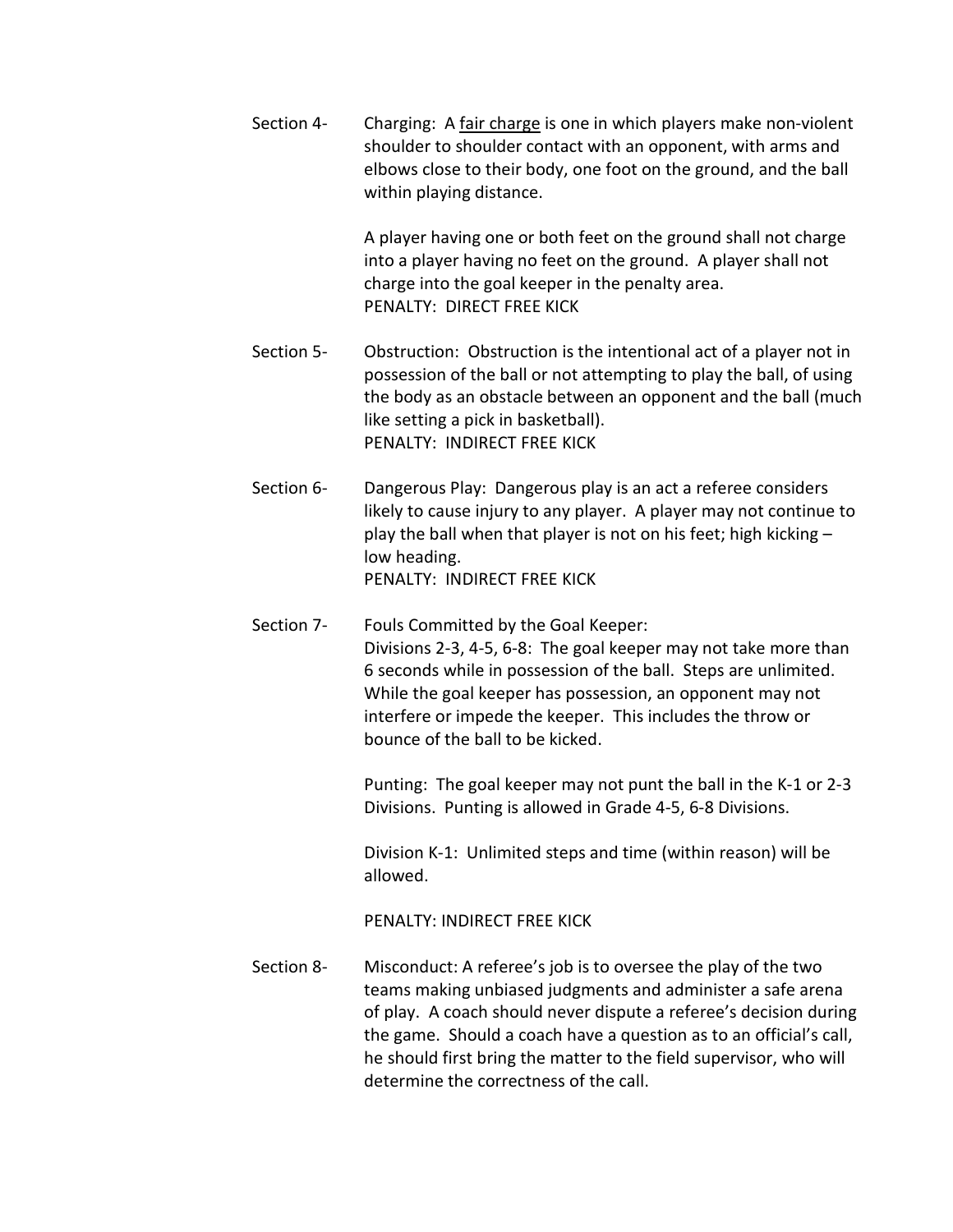# Rule 13 *Free Kick*

A free kick is classified as either "Direct" (from which a goal may be scored directly), or "Indirect" (from which a goal may not be scored unless another player of either team touches the ball before it crosses into the goal). A second whistle is not needed to put the ball back in play on a free kick penalty. Rather, the nearest player should bring ball back to the point of the infraction, and take either the Direct or Indirect kick before the defense has an opportunity to set up. Players opposing the free kicker must be 10 yards away from the ball until it is kicked. If a free kick is awarded to the defending team in it's own penalty area, the ball is awarded to the defending team and the players opposing the free kicker must be 10 yards back until the ball is kicked. A free kick inside the penalty area cannot be touched by either team until it passes out of the penalty area. The kicker of a free kick may not play the ball again until someone else touches it. Penalties occurring within the penalty box will result in an indirect free kick instead of a penalty kick, from the penalty box line.

# Rule 14 *Penalty Kick*

Division K-1: No penalty kicks.

Divisions, 2-3, 4-5, 6-8: A penalty kick is awarded when a foul which normally results in a Direct Free Kick occurs by the defense in its own penalty area. All players, except the kicker and the goal keeper, must be outside the penalty area. The goal keeper must be stationary and have both feet on the goal line. The referee will sound his whistle for the kick to take place. If the ball rebounds off the goal, the kicker may not play it until another player has touched it.

# Rule 15 *Throw-in*

A throw-in shall be awarded a team when the opposing team causes the ball to pass completely over the side line. A player out of bounds may play a ball in bounds with no penalty; however, an in-bound player cannot play a ball which has passed over the side line. The thrower-in must:

- 1) have both feet touching the ground;
- 2) must be behind the touchline;
- 3) use both hands with equal force (no side spins);
- 4) deliver the ball from over and above the head.

The thrower may not play the ball until another player has touched it.

Divisions 2-3, 4-5, 6-8: If the throw is to the goalie, the goalie must play the ball with their feet.

# Rule 16 *Goal Kick*

A goal kick occurs when the attacking team directs the ball over the end line. The ball is placed on the ground within the goal area. The ball must leave the penalty area before it may be played. Players opposing the kicker must remain outside the penalty area until the ball passes out of the penalty area.